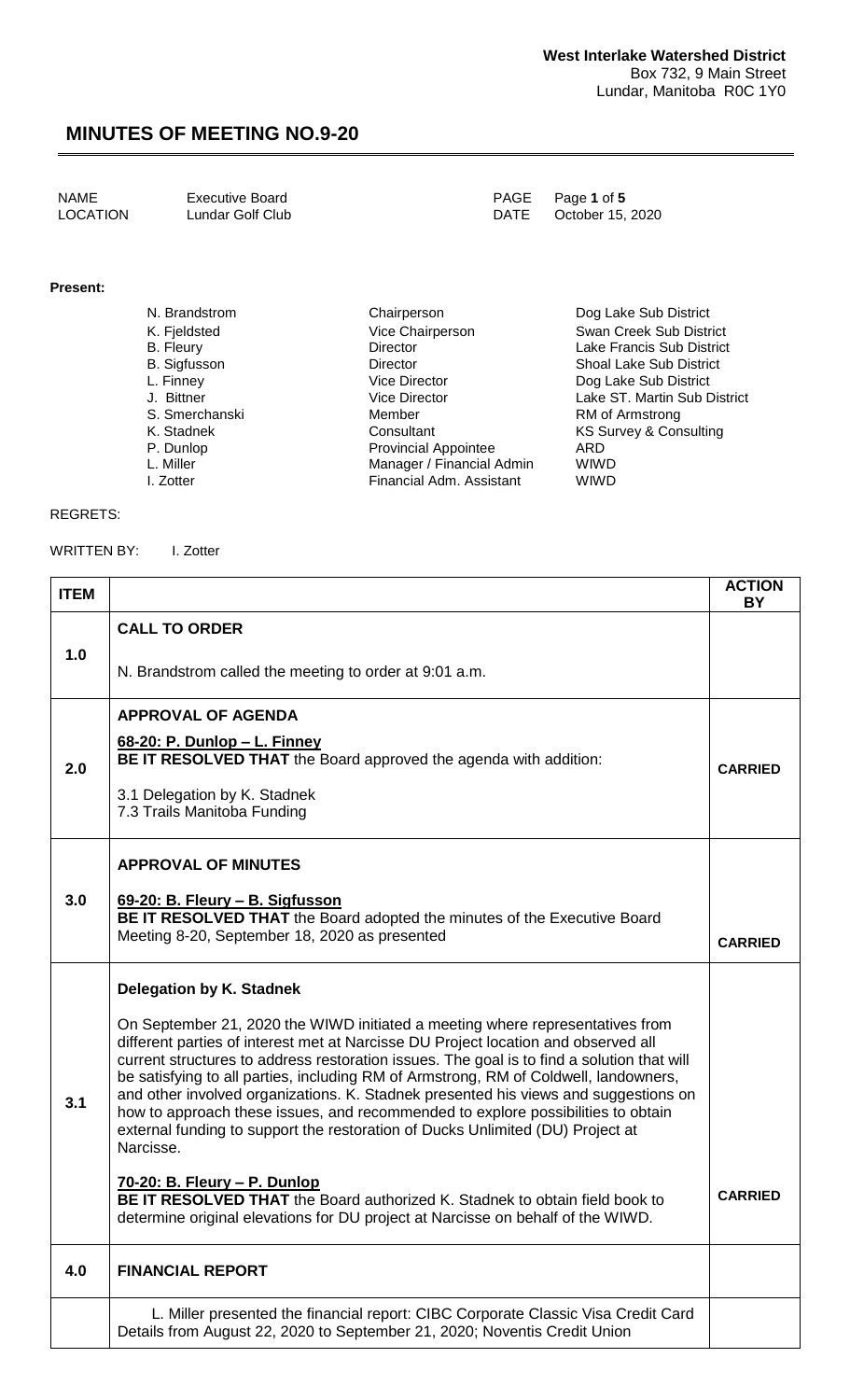| <b>NAME</b><br><b>LOCATION</b> | <b>Executive Board</b><br><b>Lundar Golf Club</b>                                                                                                                                                                                                                                                                                                                                                                                                                                                                                                                                                                                                                                                                                                                                                                                                                                 | PAGE<br>DATE | Page 2 of 5<br>October 15, 2020 |                |
|--------------------------------|-----------------------------------------------------------------------------------------------------------------------------------------------------------------------------------------------------------------------------------------------------------------------------------------------------------------------------------------------------------------------------------------------------------------------------------------------------------------------------------------------------------------------------------------------------------------------------------------------------------------------------------------------------------------------------------------------------------------------------------------------------------------------------------------------------------------------------------------------------------------------------------|--------------|---------------------------------|----------------|
|                                | Statement of Accounts from September 1 to September 30, 2020; Noventis Credit<br>Union Account Reconciliation Statement September 1 to October 14, 2020;<br>Comparative Income Statement - YTD from April 1, 2020 to October 14, 2020;<br>Statement of Expenditures from April 1, 2020 to October 14, 2020<br>71-20: B. Sigfusson - K. Fjeldsted<br>BE IT RESOLVED THAT the Board approved the expenses of \$66,374.05 (cheques<br># 233-255); CIBC Corporate Classic Visa Credit Card Details from August 22, 2020<br>to September 21, 2020; Noventis Credit Union Statement of Accounts from<br>September 1 to September 30, 2020; Noventis Credit Union Account Reconciliation<br>Statement September 1 to October 14, 2020; Comparative Income Statement - YTD<br>from April 1, 2020 to October 14, 2020; Statement of Expenditures from April 1, 2020<br>to October 14, 2020 |              |                                 | <b>CARRIED</b> |
| 5.0                            | <b>SUB DISTRICT RECOMMENDATIONS</b><br>Annual General Meeting tentatively scheduled for November 19, 2020 at 6:00 p.m.<br>Location to be determined. Staff to contact all members to collect general opinion on<br>holding meeting in-person during pandemic.                                                                                                                                                                                                                                                                                                                                                                                                                                                                                                                                                                                                                     |              |                                 |                |
| 6.0                            | <b>OLD BUSINESS</b>                                                                                                                                                                                                                                                                                                                                                                                                                                                                                                                                                                                                                                                                                                                                                                                                                                                               |              |                                 |                |
| 6.1                            | <b>Integrated Watershed Management plan (IWMP)</b><br>Public Meetings are postponed indefinitely due to COVID-19.<br>Project Management Team meeting is postponed until further notice.                                                                                                                                                                                                                                                                                                                                                                                                                                                                                                                                                                                                                                                                                           |              |                                 |                |
| 6.2                            | <b>Northwest Interlake IWMP</b><br>Terms of References for the Board's review are not available at this time.                                                                                                                                                                                                                                                                                                                                                                                                                                                                                                                                                                                                                                                                                                                                                                     |              |                                 |                |
| 6.3                            | <b>Siglunes Project</b><br>The legal matter of the WIWD taking ownership, administration and maintenance from<br>Ducks Unlimited (DU) over the Dike on Siglunes Creek will be postponed until 2021.<br>General Draft of Lease contract presented to the Board.                                                                                                                                                                                                                                                                                                                                                                                                                                                                                                                                                                                                                    |              |                                 |                |
| 6.4                            | <b>Policy</b><br>The Board reviewed the Policy Directives Sections 3.7 and 3.8. Suggestions were<br>made. Policies will be presented to the Board at next Executive meeting for final<br>approval.                                                                                                                                                                                                                                                                                                                                                                                                                                                                                                                                                                                                                                                                                |              |                                 |                |
| 6.5                            | <b>Conservation Trust Fund / Trees</b><br>In-Kind forms of contribution obtained from all partners. Final Report will be submitted<br>within next few weeks.                                                                                                                                                                                                                                                                                                                                                                                                                                                                                                                                                                                                                                                                                                                      |              |                                 |                |
| 6.6                            | <b>Conservation Trust / Cover Crops</b><br>Results for soil samples have been received. Analysis of the results is not completed.<br>Payments to first few applicants have been made.                                                                                                                                                                                                                                                                                                                                                                                                                                                                                                                                                                                                                                                                                             |              |                                 |                |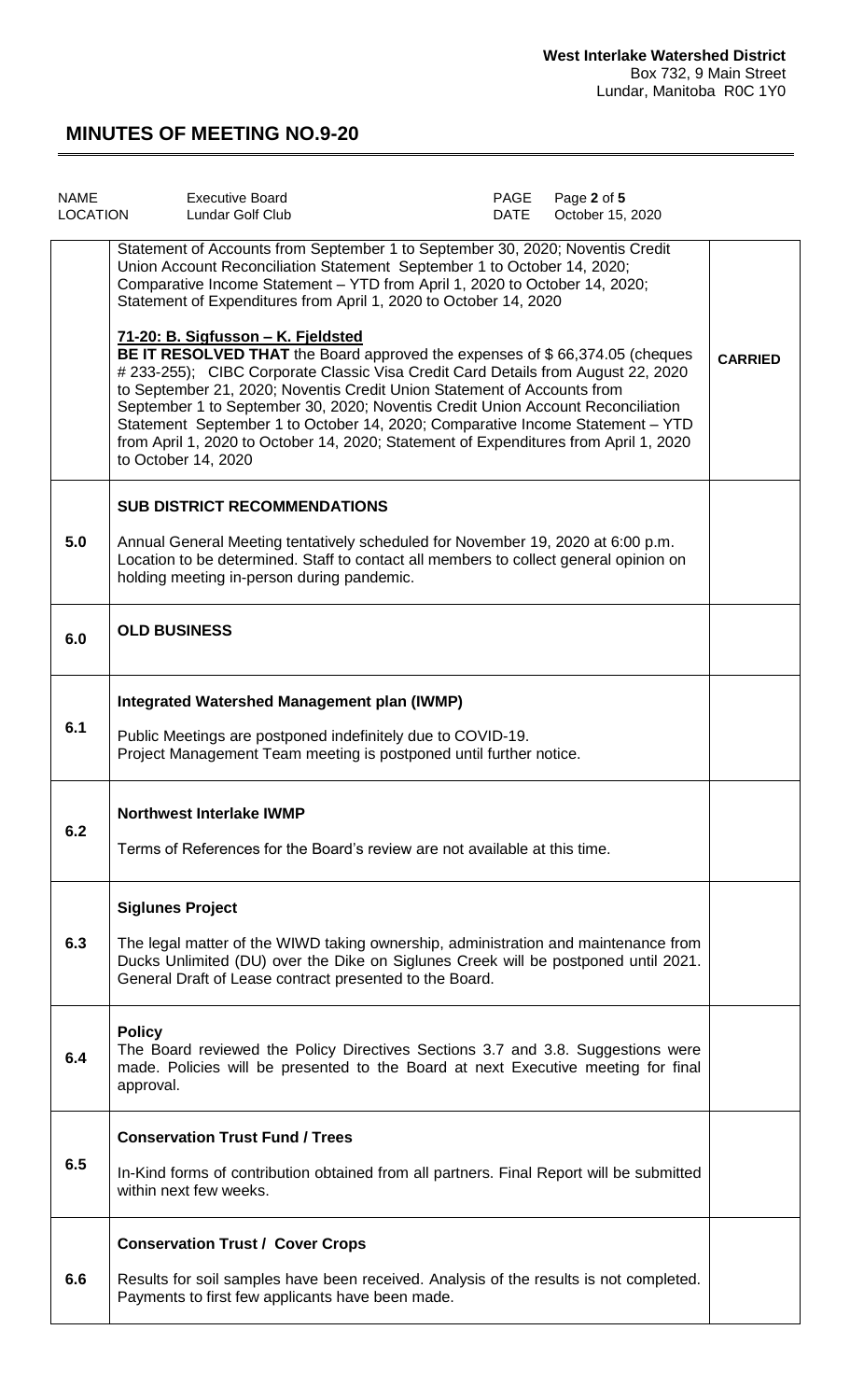| <b>NAME</b><br><b>LOCATION</b> | <b>Executive Board</b><br><b>Lundar Golf Club</b>                                                                                                                                                                                                                                                                                                                                                                                                                                                               | PAGE<br>DATE | Page 3 of 5<br>October 15, 2020 |                |
|--------------------------------|-----------------------------------------------------------------------------------------------------------------------------------------------------------------------------------------------------------------------------------------------------------------------------------------------------------------------------------------------------------------------------------------------------------------------------------------------------------------------------------------------------------------|--------------|---------------------------------|----------------|
| 6.7                            | <b>GRowing Outcomes in Watershed (GROW)</b><br>Next GROW webinar will take place on October 29, 2020 at 10:00 a.m. Link to the<br>webinar will be sent later. Application for the GROW program has been approved by<br>the GROW Committee, and will be available online on WIWD website shortly.                                                                                                                                                                                                                |              |                                 |                |
| 6.8                            | <b>Winter Watering System Applications</b><br>Manager inspected E. Sigurdson's site for the Off Site Watering System, location found<br>suitable for the installation.<br>WIWD received new application for Winter Off Site Watering System from F. Hueging.<br>L. Miller, and N. Brandstrom inspected proposed location, and reported as suitable.<br>72-20: B. Sigfusson - K. Fjeldsted<br>BE IT RESOLVED THAT the Board approved to accept F. Hueging application for the<br>Winter Off Site Watering System |              |                                 | <b>CARRIED</b> |
| 6.9                            | <b>Riparian Project</b><br>Two Riparian fencing Projects are completed.                                                                                                                                                                                                                                                                                                                                                                                                                                         |              |                                 |                |
| 6.10                           | <b>Tree Program 2020/2021</b><br>WIWD received over 150 applications up to date. Last date to submit application is<br>November 9, 2020                                                                                                                                                                                                                                                                                                                                                                         |              |                                 |                |
| 6.11                           | <b>Oak Hammock Marsh Wetland Ecovan</b><br>2020-2021 Wetland Ecovan presentations will be more likely presented as Virtual<br>Wetland Fieldtrips. The price structure for the Virtual Wetland Fieldtrips will be the<br>same as presentations were onsite at the schools.<br>The Board decided to proceed with sponsorship for 2020-2021 Wetland Ecovan<br>presentations for the remaining amount.                                                                                                              |              |                                 |                |
| 6.12                           | <b>Irrigation Plow</b><br>Specification for the Irrigation Plow presented to the Board. The Board discussed what<br>services and/or program the WIWD will be offering to producers related to plow use.<br>The Board discussed questions such as the cost of needed materials to implement<br>pipelining project, Insurance and Liability. Staff to follow up on those questions and to<br>deliver information to the Board at next executive meeting.                                                          |              |                                 |                |
| 6.13                           | Eco Canada / Casual Employee<br>The WIWD applied for wage subsidy for internship for two positions: Environmental<br>Specialist and GIS Specialist. Response has not been received at this time.                                                                                                                                                                                                                                                                                                                |              |                                 |                |
| 7.0                            | <b>NEW BUSINESS</b>                                                                                                                                                                                                                                                                                                                                                                                                                                                                                             |              |                                 |                |
| 7.1                            | <b>Conservation and GROW Trust</b><br>Intake for Letters of Intent (LOI) for 2021 is open for Conservation Trust and GROW<br>Trust. Due date to submit LOI is November 6, 2020.                                                                                                                                                                                                                                                                                                                                 |              |                                 |                |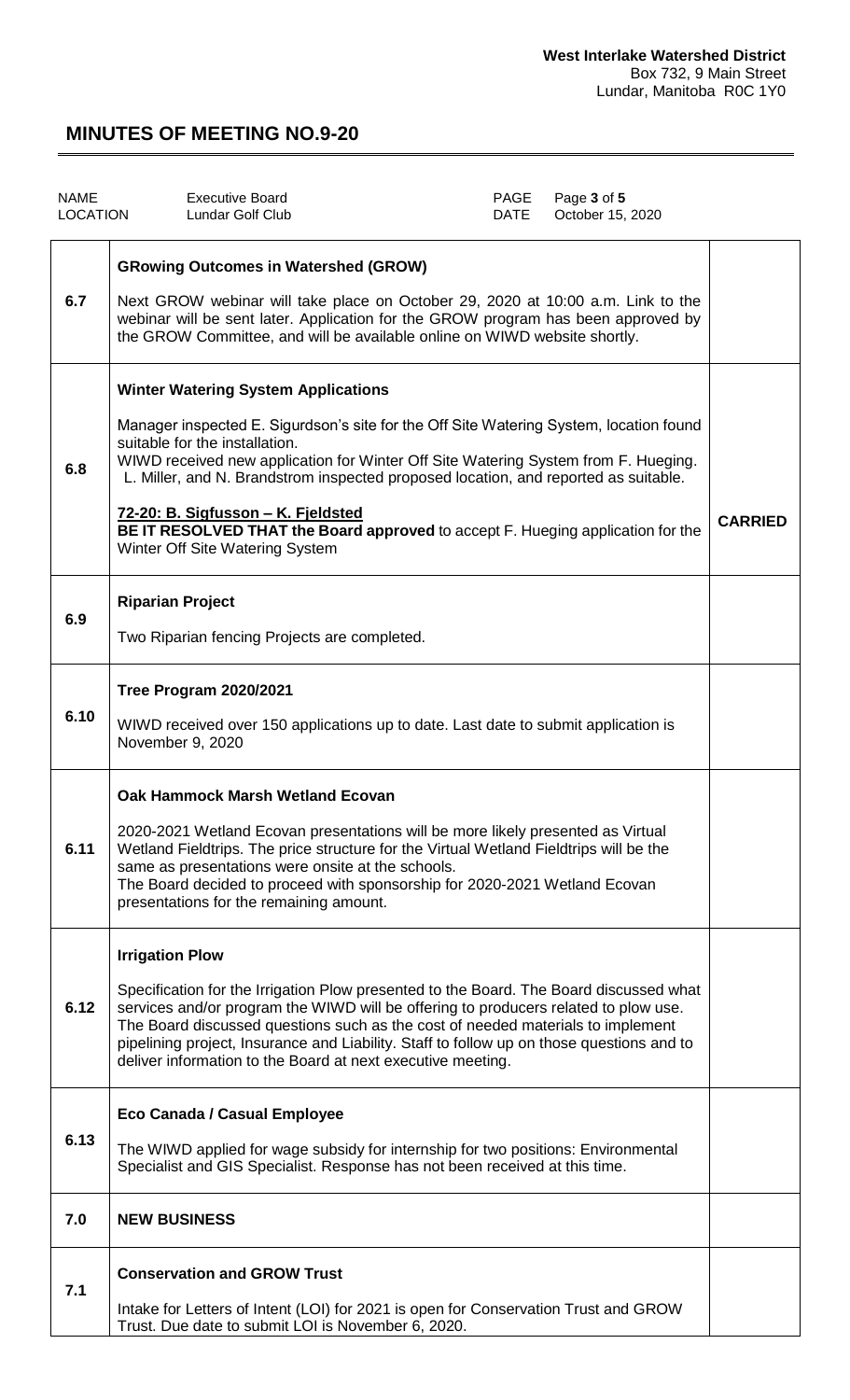| <b>NAME</b><br><b>LOCATION</b> | <b>Executive Board</b><br><b>Lundar Golf Club</b>                                                                                                                                                                                                                                                                                                                                                                                                                                                                                                                                                                                                                                                                                                          | <b>PAGE</b><br>DATE | Page 4 of 5<br>October 15, 2020 |  |
|--------------------------------|------------------------------------------------------------------------------------------------------------------------------------------------------------------------------------------------------------------------------------------------------------------------------------------------------------------------------------------------------------------------------------------------------------------------------------------------------------------------------------------------------------------------------------------------------------------------------------------------------------------------------------------------------------------------------------------------------------------------------------------------------------|---------------------|---------------------------------|--|
| 7.2.                           | Ag Action Program / Environmental Farm Plan (EFP)<br>Intake of Applications for Ag Action Program is open, due date to submit an<br>application November 2, 2020. EFP must be completed before funds can be released.<br>EFP workshops are provided to producers online.                                                                                                                                                                                                                                                                                                                                                                                                                                                                                   |                     |                                 |  |
| 7.3                            | <b>Trails Manitoba Funding</b><br>P. Dunlop brought information to Board's attention pertaining announcement that in<br>partnership with Trails Manitoba, the Manitoba government is investing \$7 million to<br>support the creation, maintenance and enhancement of active transportation trails<br>across the province and within the city of Winnipeg. The \$1-million Trails Manitoba<br>Operating Endowment Fund will serve as ongoing operating funding for Trails<br>Manitoba. The \$4-million Manitoba Trails Improvement Endowment Fund will support<br>annual application based grants to create new trails or improve existing ones. Trails<br>Manitoba will have more information on eligibility and project criteria in the coming<br>weeks. |                     |                                 |  |
| 8.0                            | <b>REPORTS</b>                                                                                                                                                                                                                                                                                                                                                                                                                                                                                                                                                                                                                                                                                                                                             |                     |                                 |  |
| 8.1                            | Chairperson<br>Brief verbal update                                                                                                                                                                                                                                                                                                                                                                                                                                                                                                                                                                                                                                                                                                                         |                     |                                 |  |
| 8.2                            | <b>MAW Rep Report</b><br>P. Dunlop presented written report. Report is on file at the office.                                                                                                                                                                                                                                                                                                                                                                                                                                                                                                                                                                                                                                                              |                     |                                 |  |
| 8.3                            | <b>Manager Report</b><br>Brief verbal update                                                                                                                                                                                                                                                                                                                                                                                                                                                                                                                                                                                                                                                                                                               |                     |                                 |  |
| 8.4                            | <b>Watershed Planner Report</b><br>N/A                                                                                                                                                                                                                                                                                                                                                                                                                                                                                                                                                                                                                                                                                                                     |                     |                                 |  |
| 9.0                            | <b>IN CAMERA DISCUSSION</b><br>N/A                                                                                                                                                                                                                                                                                                                                                                                                                                                                                                                                                                                                                                                                                                                         |                     |                                 |  |
| 10.0                           | <b>CORRESPONDENCE</b><br>$\triangleright$ The invitation from Honorable Ron R. Schuler, Minister of Infrastructure,<br>to meet on October 19, 2020 as an outreach consultation on the<br>Channels project in Ashern;<br>> Information on Caring for Our Watersheds program;<br>> Lake Manitoba Basin, an Integrated Lake Basin Management Plan;<br>$\triangleright$ The Letter from Minister of Agriculture and Resource Development,<br>appointing P. Dunlop to act as public representative on the WIWD Board<br>until August 10, 2022;<br>> Water Availability and Drought Conditions Report, September 2020;                                                                                                                                           |                     |                                 |  |